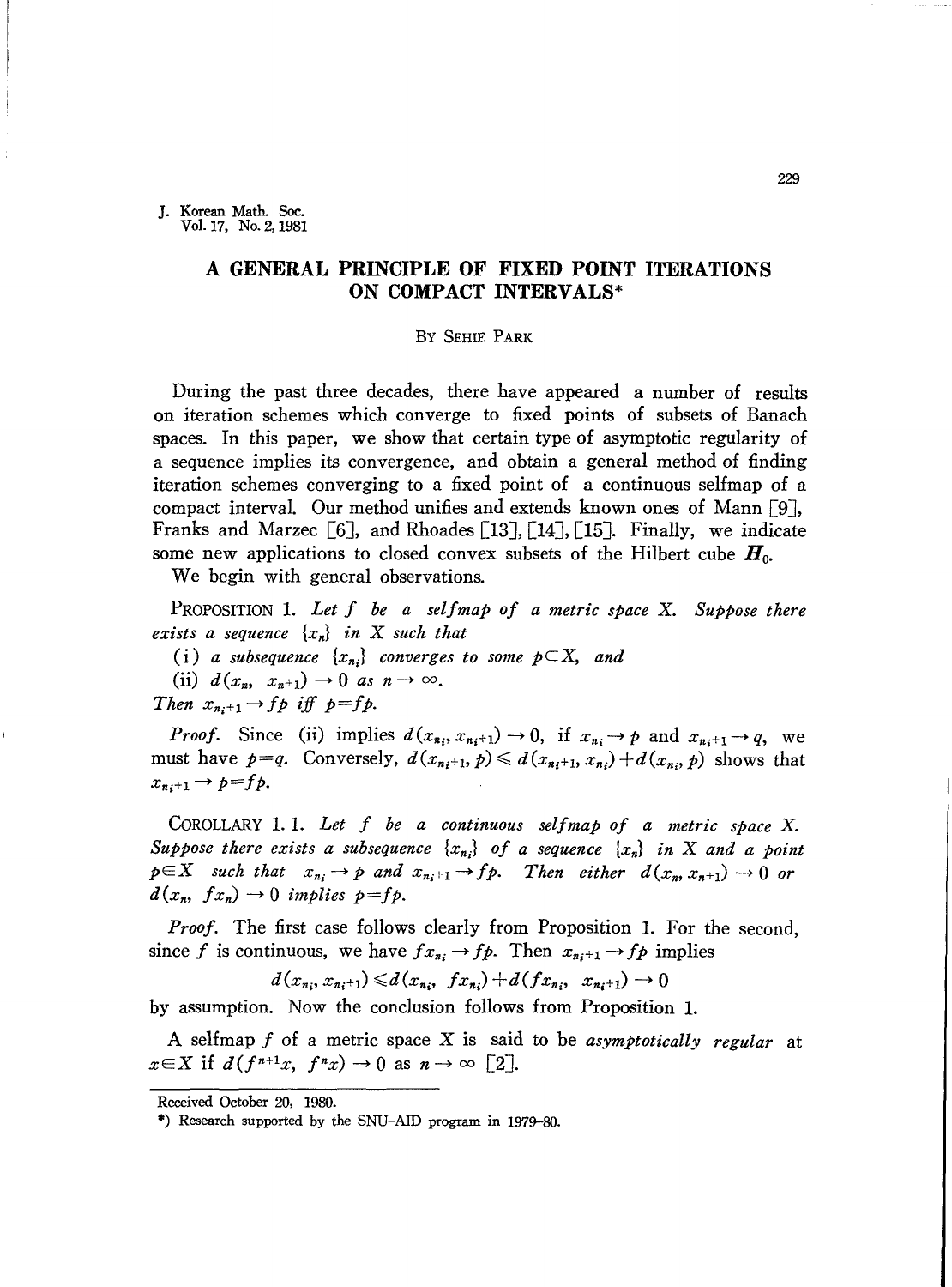## 230 Sehie Park

CoROLLARY 1.2. (EdeIstein-O'Brien [5J) *If <sup>f</sup> is <sup>a</sup> continuous selfmap of a metric space* X *and asymptotically regular at an xEX, then any cluster point of {fnx} is a fixed point of f.*

CoROLLARY 1. 3. (Belluce-Kirk [IJ) *If <sup>f</sup> is <sup>a</sup> continuous compact selfmap of a metric space* X *and asymptotically regular at an xEX, then f has a fixed point.*

In Corollaries 1. 2 and 1. 3,  ${f^x x}$  does not necessarily converge to a fixed point of f.

PROPOSITION 2. *Let f be a selfmap of a metric space* X. *Suppose there exists* a *sequence*  $\{x_n\}$  *in* X *such that* 

(i) *a* subsequence  $\{x_{n_i}\}\$  converges to some  $p \in X$ , and

(ii)  $d(x_{n+1}, p) \leq d(x_n, p)$  *for all n.* 

*Then*  $x_{n_i+1} \rightarrow fp$  *iff*  $x_n \rightarrow p$  *and*  $p=fp$ .

*Proof.* For any *n*, there exists an  $n_i$  such that  $n_i \le n \le n_{i+1}$ . By (ii), we have  $d(x_{n_{i+1}}, p) \le d(x_n, p) \le d(x_n, p)$ , which implies  $x_n \to p$  and  $d(x_{n+1}, x_n)$  $\rightarrow$  0. Now  $x_{n+1}$   $\rightarrow$  *fp* iff *p*=*fp* by Proposition 1.

A selfmap *f* of a metric space X is said to be *quasi-nonexpansive* provided that  $p \in X$  and  $p = fp$  implies  $d(fx, p) \leq d(x, p)$  for any  $x \in X$  [3].

CoROLLARY 2. 1. *Let f be a continuous quasi-nonexpansive selfmap of a metric space* X. Suppose there exists an  $x \in X$  such that  $\{f^n x\}$  has a cluster *point*  $p \in X$ . Then *f* is asymptotically regular at x iff  $\{f^n x\}$  converges to p and  $p = fp$ .

Hillam  $\boxed{7}$  showed that if X is a compact interval *I*, the quasi-nonexpansiveness in Corollary 2. 1 can be removed. See Corollary 3. 2 below.

COROLLARY 2. 2. *Let f be a continuous quasi-nonexpansive selfmap of L Then* for any  $t \in (0,1)$  and  $x \in I$ ,  $\{f_t^n x\}$  converges to a fixed point of f,  $where f_t x = (1-t)x+t(fx).$ 

*Proof.* It is well-known that  $f_t: I \rightarrow I$  is asymptotically regular (see Petryshyn-Williamson  $\lceil 11 \rceil$ , or more generally, Dotson  $\lceil 4 \rceil$ ).

For a compact interval  $I=[a, b]$ , Corollaries 2.1 and 1.3 can be strengthend as follows:

**THEOREM 1.** Let f be a continuous selfmap of I, and  $\{x_n\}$ ,  $\{y_n\}$  sequences *in I* such that  $y_n \in \overline{x_n(fx_n)}$  and  $x_{n+1} \in \overline{x_n(fy_n)}$  for all  $n \in \omega$ .

(1) If  $x_n - y_n \to 0$ , then  $x_n - x_{n+1} \to 0$  iff  $\{x_n\}$  converges.

(2)  $x_n - fx_n \to 0$  *iff*  $\{x_n\}$  *converges to a fixed point of f.*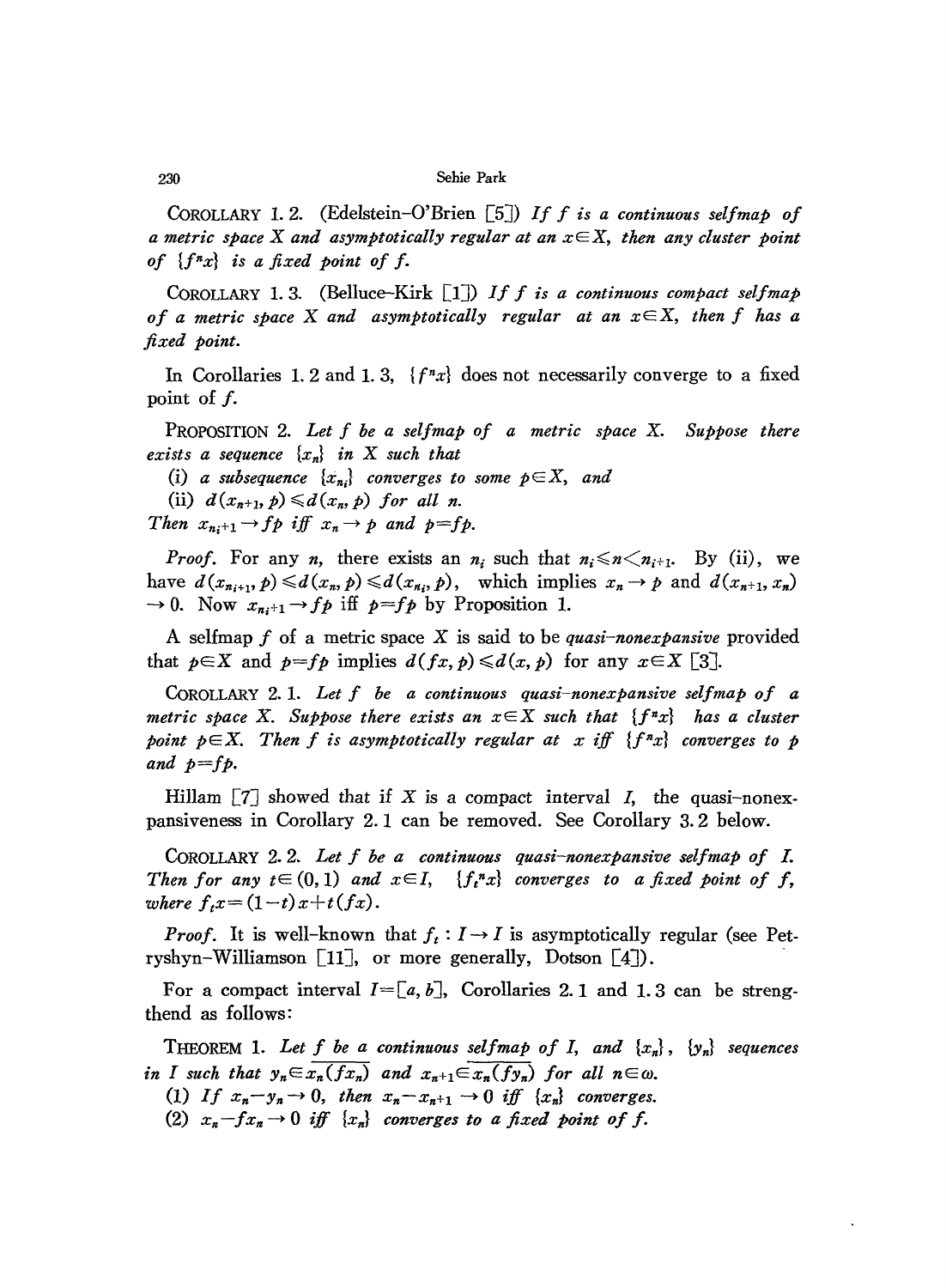In Theorem 1, denotes the closed interval joining two points.

*Proof.* Clearly  $x_n - x_{n+1} \to 0$  if  $\{x_n\}$  converges. Conversely, assume  $x_n - y_n$  $\rightarrow$  0 and  $x_n - x_{n+1} \rightarrow 0$ . If  $x_n = x_{n+1}$  except a finite number of *n*, then already  $\{x_n\}$  converges; otherwise by eliminating such  $x_{n+1}$ 's we obtain a subsequence  $\{x_{n_i}\}\$  such that  $x_{n_i} \neq x_{n_{i+1}}$  for all *i*. Therefore, we may assume that  $x_n \neq x_{n+1}$  if  $x_n \neq f y_n$  and that  $I = [0, 1]$ . Now suppose that  $\{x_n\}$  does not converge. Since I is compact,  $\{x_n\}$  has at least two cluster points  $\xi_1$  and  $\xi_2, \xi_1 \leq \xi_2$ . We claim that  $fx=x$  for any  $x \in (\xi_1, \xi_2)$ . Pick any  $x^* \in (\xi_1, \xi_2)$ . If  $fx^* > x^*$ , then by the continuity of f there exists a  $\delta$  in  $(0, (x^*-\xi_1)/2)$ such that  $f_x > x$  for all x satisfying  $|x-x^*| < \delta$ , that is,  $|x_n-x^*| < \delta$  implies  $f_{x_n} > x_n$ . Since  $\xi_2$  is a cluster point  $\{x_n\}$ , there exists an integer N such that  $x_N > x^*$ ,  $|x_n - y_n| < \delta/2$  and  $|x_n - x_{n+1}| < \delta/2$  for all  $n \ge N$ . If  $x_N \ge x^*$ +  $\delta/2$ , then  $x_{N+1} > x_N - \delta/2 \geq x^*$ . If  $x_N < x^* + \delta/2$ , then  $f_{x_N} > x_N$ , so that  $f_{x_N} \geqslant y_N \geqslant x_N \geqslant x^*$ . Also  $y_N \leqslant x_N + \delta/2$  so that  $|y_N - x^*| \leqslant \delta$ , and hence  $f_{y_N}$  $> y_N$ . This shows that  $x_{N+1} \ge y_N \ge x_N$ , that is,  $x_{N+1} > x_N$  by assumption. Now by induction, each  $x_n > x^*$  for  $n \ge N$ , contradicting that  $\xi_1$  is a cluster point. In case  $fx^* \leq x^*$ , an analogous argument leads also a contradiction. Therefore  $fx^* = x^*$  for all  $x^* \in (\xi_1, \xi_2)$ . Now note that  $x_n \notin (\xi_1, \xi_2)$  for all *n*, otherwise  $\{x_n\}$  converges since  $x_n = fx_n = y_n = fy_n = x_{n+1}$  by hypothesis. Therefore, if  $x_M \ge \xi_2$  for some integer M, then  $x_n \ge \xi_2 > \xi_1$  for all  $n \ge M$ , and  $\xi_1$  is not a cluster point. If  $x_M \le \xi_1$ ,  $\xi_2$  is not a cluster point. This completes our proof of the first part. Now the second part follows from Proposition 1 and the first part.

Note that Theorem 1 also holds for a continuous bounded selfmap of the real line.

COROLLARY 3.1. Let f be a continuous selfmap of I, and  $\{x_n\}$  a sequence [resp.  $x_{n+1} \in \overline{x_n(f^px_n)}$  for some given integer in I such that  $x_{n+1} \in \overline{x_n(fx_n)}$  $p \geq 1$  for all  $n \in \omega$ . Then

(1)  $x_n - x_{n+1} \rightarrow 0$  iff  $\{x_n\}$  converges, and

(2)  $x_n - fx_n \to 0$  [resp.  $x_n - f^p x_n \to 0$ ] iff  $\{x_n\}$  converges to a fixed point of f  $\lceil$  resp. to a periodic point of order p $\rceil$ .

Note that, in Corollary 3.1,  $x_n - x_{n+1} \rightarrow 0$  does not imply that  $\{x_n\}$  converges to a fixed point. For example, let  $I=[0,1]$ ,  $fx=1$  for all  $x\in I$ , and  $x_n=1/2-1/(n+1)$ .

COROLLARY 3.2. (Hillam  $[7]$ ) Let f be a continuous selfmap of I. Then f is asymptotically regular at  $x \in X$  iff  $\{f^nx\}$  converges to a fixed point of  $f$ .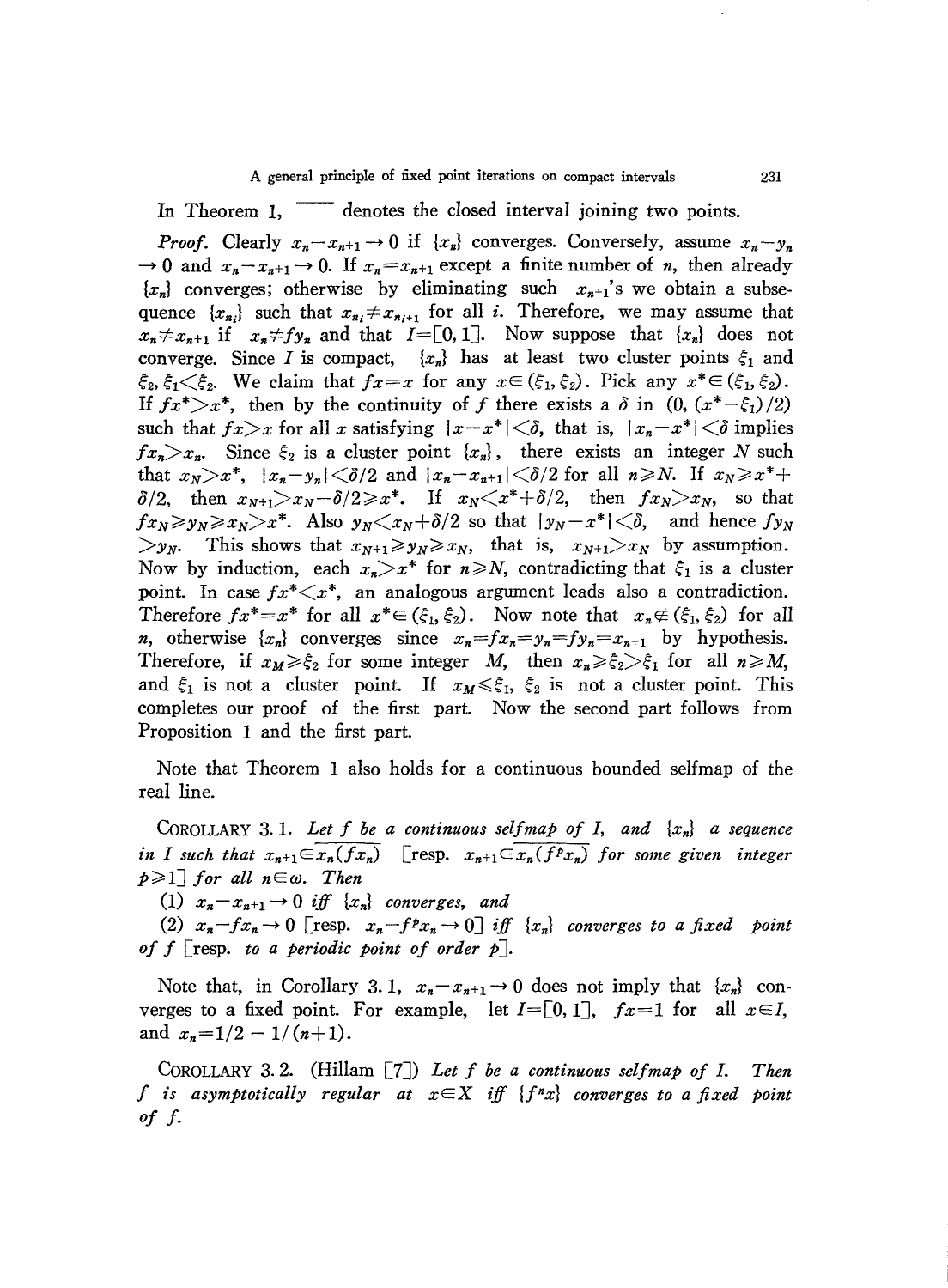### 232 Sehie Park

In view of Theorem 1(2) or Corollary 3.1(2), we have a general method of finding a fixed point of a continuous selfmap  $f$  of  $I$ . For example, let us begin with any  $x_0 \in I$ . If  $x_0 = fx_0$ , we are done. Choose a point  $x_1$  in  $\overline{x_0(fx_0)}$  such that  $x_1 \neq x_0$ . Continuing this process, after choosing  $x_n$ , choose a point  $x_{n+1} \in \overline{x_n(fx_n)}$  such that  $x_{n+1} \neq fx_n$ . If we could choose  $\{x_n\}$  such that  $x_n - fx_n \to 0$ , then  $\{x_n\}$  converges to a fixed point of *f*. One of the general methods of finding such sequence is known as the Mann iterative process using regular infinite matrices [9J. Such method will be useful to locate zeros of an eqation (e. g., Newton's method) or coincidence points of two functions by using computer with suitable programming.

We list some known results which are consequences of our method. Some of them also give elementary and constructive proofs of the Brouwer fixed point theorem for I-dimensional case.

(I) (Mann [9] and Franks-Marzec [6]) Let f be a continuous selfmap of *I*. Then the sequence  $\{x_n\}$  in  $I = [a, b]$  given by the following iteration scheme converges to a fixed point of  $f$ :

$$
\bar{x}_0 = x_0 \in I, \quad \bar{x}_{n+1} = fx_n, \quad x_n = \sum_{k=1}^n \bar{x}_k/n.
$$

For,  $x_{n+1}-x_n=(fx_n-x_n)/(n+1)\leq (b-a)/(n+1)\to 0$  and by using the regularity of the Cesaro matrix, we can show that  $x_n - fx_n \to 0$  [9]. Now use Corollary 3. l.

(II) (Rhoades [13]) Given a continuous selfmap of I, the sequence  $\{x_n\}$ defined by the following iteration scheme converges to a fixed point of *f:*

$$
\bar{x}_0 = x_0 \in I, \quad \bar{x}_{n+1} = fx_n, \quad x_n = \sum_{k=1}^n a_{nk} \bar{x}_k,
$$

where  $a_{n0} > 0$ ,  $a_{nk} \ge 0$  for  $k > 0$ ,  $\sum_{k=0}^{n} a_{nk} = 1$ ,  $\sum_{n=1}^{\infty} a_{nn} = \infty$ , and  $a_{nn} \to 0$  as  $n \rightarrow \infty$ .

Note that  $x_{n+1} \in \overline{x_n(fx_n)}$  and that

 $x_{n+1}-x_n=a_{n+1},_{n+1}(fx_n-x_n)\leq a_{n+1,n+1}(b-a) \to 0$ 

implies  $x_n \to p \in I$  by Corollary 3. 1(1). However, the matrix  $A = (a_{nk})$  is regular, hence  $x_n - fx_n \to 0$  [13].

Similar iteration schemes have been defined by Reinermann  $\lceil 12 \rceil$ , Outlaw and Groetsch  $[10]$ , and Dotson  $[4]$ .

(Ill) CRhoades [14J) Given a continuous nondecreasing selfmap f of *I,* the sequence  $\{x_n\}$  obtained by the following iteration scheme converges to a fixed point of *f:*

 $x_0 \in I$ ,  $x_{n+1} = (1 - c_n)x_n + c_n f x_n$ ,  $n \in \omega$ , where  $c_0=1$ ,  $0 \leq c_n \leq 1$ , and  $\sum_{n=1}^{\infty} c_n = \infty$ .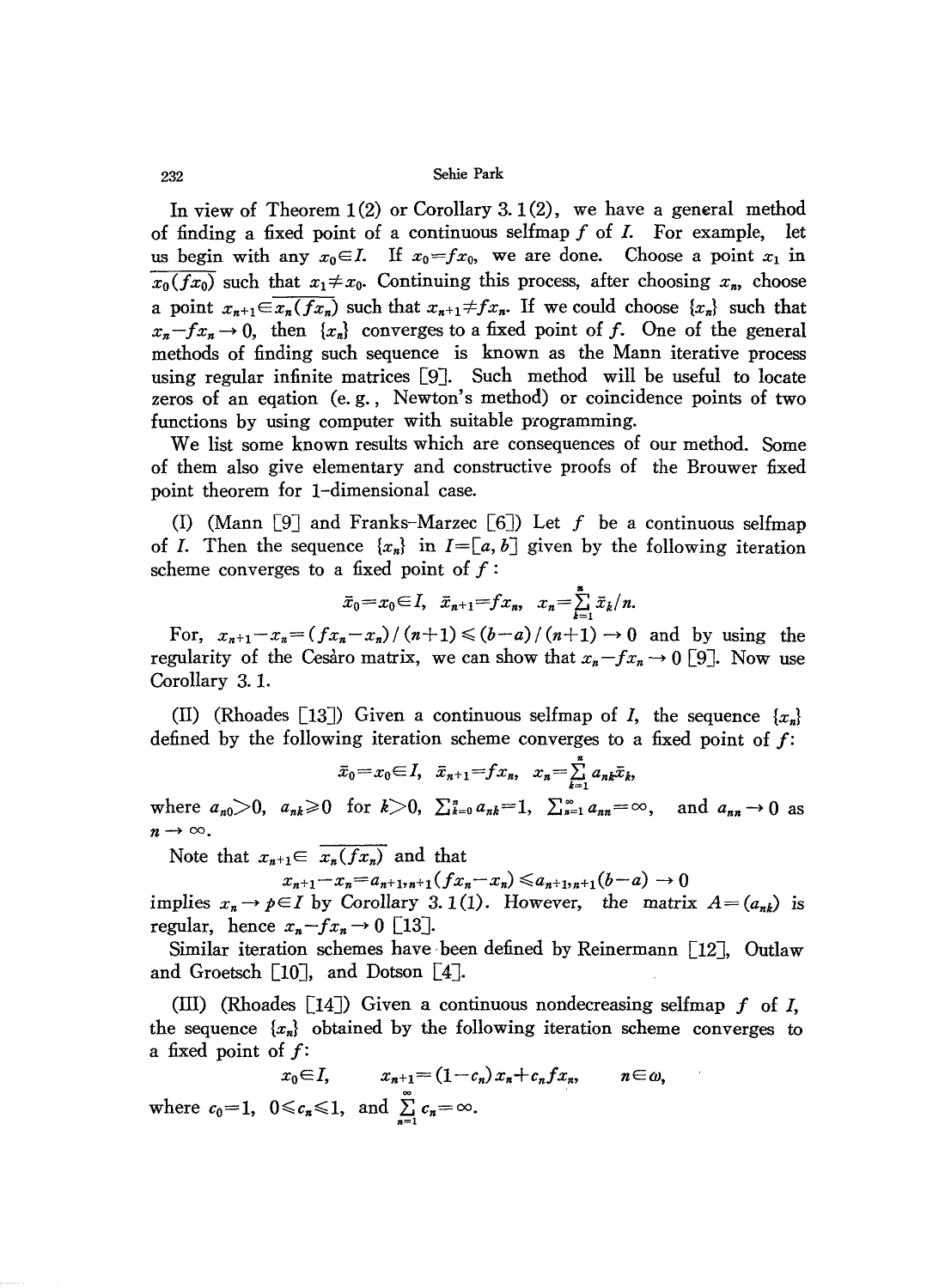Note that  $x_{n+1} \in x_n(fx_n)$ . If  $x_0 = fx_0$ , we are done. If  $x_0 \leq fx_0$ , by induction we know that  ${x_n}$  is nondecreasing, and if  $x_0 > fx_0$ ,  ${x_n}$  is nonincreasing. Therefore,  $\{x_n\}$  converges. As in  $(II)$ , the iteration scheme is regular, and Corollary 3. 1 works.

(IV) (Rhoades [15J) Given a continuous selfmap f of *I,* the sequence  ${x_n}$  given by the following iteration scheme converges to a fixed point of *f*:  $x_0 \in I$ ,  $y_n = \beta_n f x_n + (1 - \beta_n) x_n$ ,  $x_{n+1} = \alpha_n f y_n + (1 - \alpha_n) x_n$ 

where  $\alpha_n$ ,  $\beta_n \in [0,1]$ ,  $\alpha_n \to 0$ ,  $\beta_n \to 0$  as  $n \to \infty$ , and  $\sum \alpha_n = \infty$ .

Note that  $y_n \in \overline{x_n(f_{x_n})}$ ,  $x_{n+1} \in \overline{x_n(f_{x_n})}$ ,  $x_n - y_n \to 0$  since  $\beta_n \to 0$ , and  $x_n - x_{n+1}$  $\rightarrow 0$  since  $\alpha_n \rightarrow 0$ . Therefore,  $x_n \rightarrow p \in I$  by Theorem 1(1). In fact, we have  $p=f p$  [15].

The above scheme is due to Ishikawa [8].

In general, Theorem 1 does not hold for higher dimensions. See an example in [13].

Finally, consider a continuous selfmap  $f$  of a closed convex subset  $X$  of the Hilbert cube  $H_0$  satisfying

(\*) *there exists* a *sequence* of *continuous* maps  $f_n: I \to I$  *such that*  $f(x^1, x^2, \dots) = (f_1x^1, f_2x^2, \dots)$ *for* all  $x = (x^1, x^2, \dots) \in H_0$ .

THEOREM 2. *For a continuous selfmap f of* <sup>X</sup> *satisfying the condition* (\*), *the I in* Theorem 1 *can be replaced by* X *without affecting the conclusion.*

*Proof.* Let  $Pr_i$  be the *i*-th projection. The conditions  $x_n - y_n \to 0$  and  $x_n - x_{n+1} \to 0$  imply  $x_n^j - y_n^j \to 0$  and  $x_n^j - x_{n+1}^j \to 0$  for each  $j \ge 1$ . Since  $y_n^j \in$  $\overline{x_n^j(fx_n)^j} = \overline{x_n^j(f_jx_n)^j}$ ,  $x_{n+1}^j \in \overline{x_n^j(f_jy_n)^j}$  and  $f_j$  can be considered as a continuous selfmap of the compact interval  $Pr_j X$ ,  $\{x_n^j\}$  converges to some  $p^j \in Pr_j$  X, by Theorem 1(1). Let  $P_j$  denote the projection of  $H_0$  onto a j-dimensional subspace given by

 $P_i(x^1, x^2, \cdots) = (x^1, x^2, \cdots, x^j, 0, 0, \cdots).$ Let  $p=(p^1, p^2, \dots) \in H_0$ . Since  $p=\lim_j P_j(p)$  and  $\lim_n P_j(x_n)=P_j(p)$ , we have

 $p=\lim_{i} P_{i}(p)=\lim_{i} \lim_{n} P_{i}(x_{n})=\lim_{n} \lim_{i} P_{i}(x_{n})=\lim_{n} x_{n}$ This completes the proof of the essential part.

In view of Theorem 2, for a map satisfying the condition  $(*)$ , the I in Corollaries 3.1 and 3.2 can be replaced by  $X$  without affecting their conclusions.